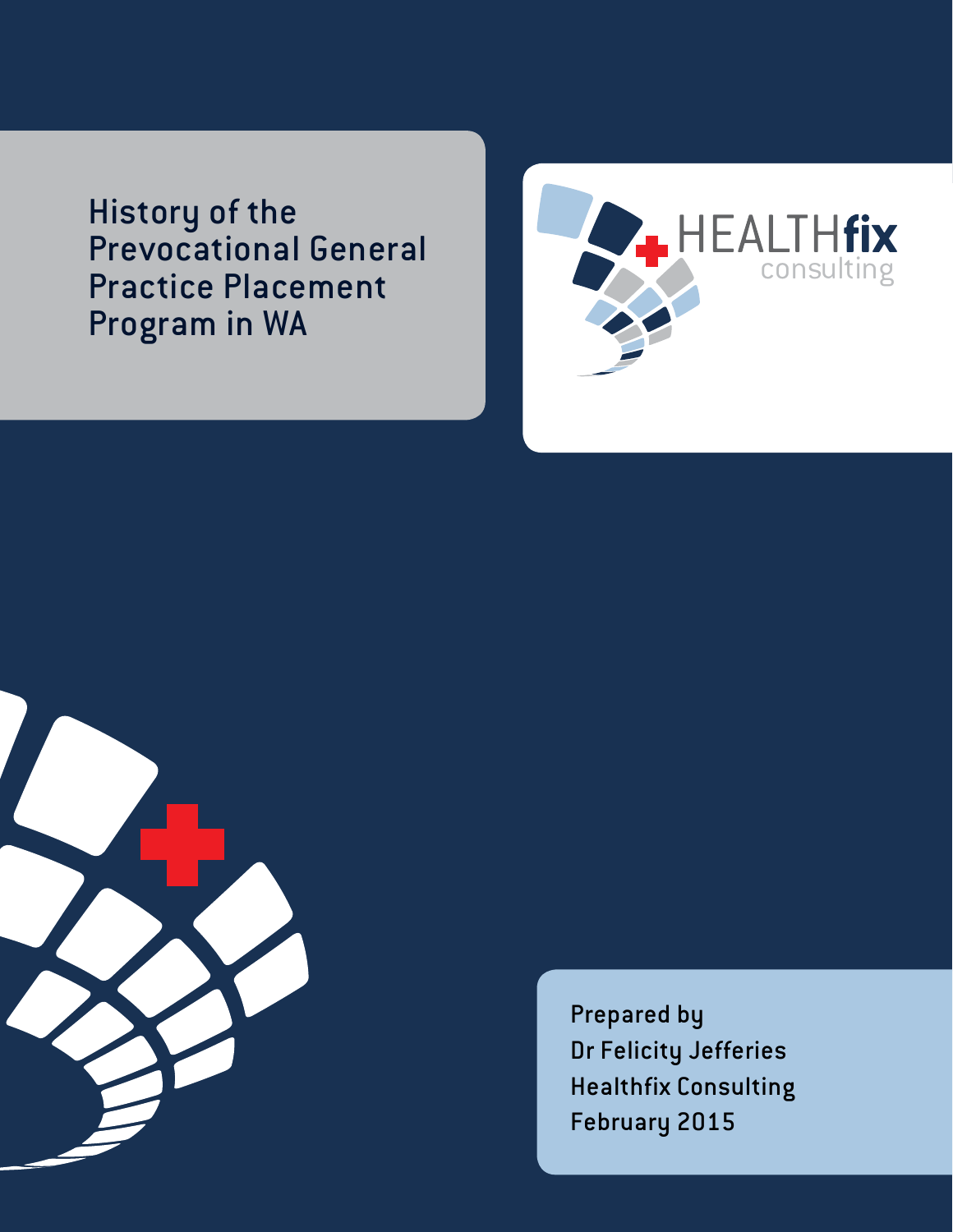## **Executive Summary**

**THE PROPERTIES CHARGE PROPERTIES IN THE PROPERTI PROPERTI PROPERTI PROPERTI PROPERTI PROPERTI PROPERTI PROPERTI PROPERTI PROPERTY PROPERTY PROPERTY IN WA. his report has been commissioned by Western Australian General Practice Education and Training (WAGPET) to document the Prevocational General** 

A key take home message from this analysis of the PGPPP is that the program in Western Australia has become much more than simply a Commonwealth funded GP education and training program.

This is the message that has come from managers, trainees, supervisors across Western Australia and especially those championing the need for a clear pathway into rural general practice.

Over time the program has become fully integrated with WA's wider medical education and training programs and more importantly it has fully focused on the requirements of the Western Australian environment, workforce needs and communities, so much so that it bears little resemblance to the national PGPPP that the Commonwealth has ceased funding.



In fact it more resembles the Community Residency Program that the State government funded between 2007 and 2009.

The program in WA differs fundamentally in its design features from the national scheme on many levels:

- 1. Composite placements mean that the prevocational training mirrors the actual service model used by most rural doctors in WA and ensures more "hands on" experience for trainees. This is unlike other states where the majority of placements under PGPPP are exclusively General Practice.
- 2. A single accreditation process has been achieved for all supervisory practices in Western Australia, all other states require separate accreditation between the RACGP, ACRRM and the Postgraduate Medical Council.
- 3. Careful design of the WA program has seen up to 81% of doctors undertaking the PGPPP go on to GP training (WAGPET Annual Report 2014) compared to 30% nationally (interview with Chief Executive, GPET).
- 4. Western Australia has achieved a fully integrated and single education and training provider and now enjoys economies of scale. 16 providers are responsible for the program across the rest of Australia.
- 5. The maturity of the program means that administrative issues, relationships and partnerships with government and not for profit sector and most importantly General Practices across WA are in place and working effectively.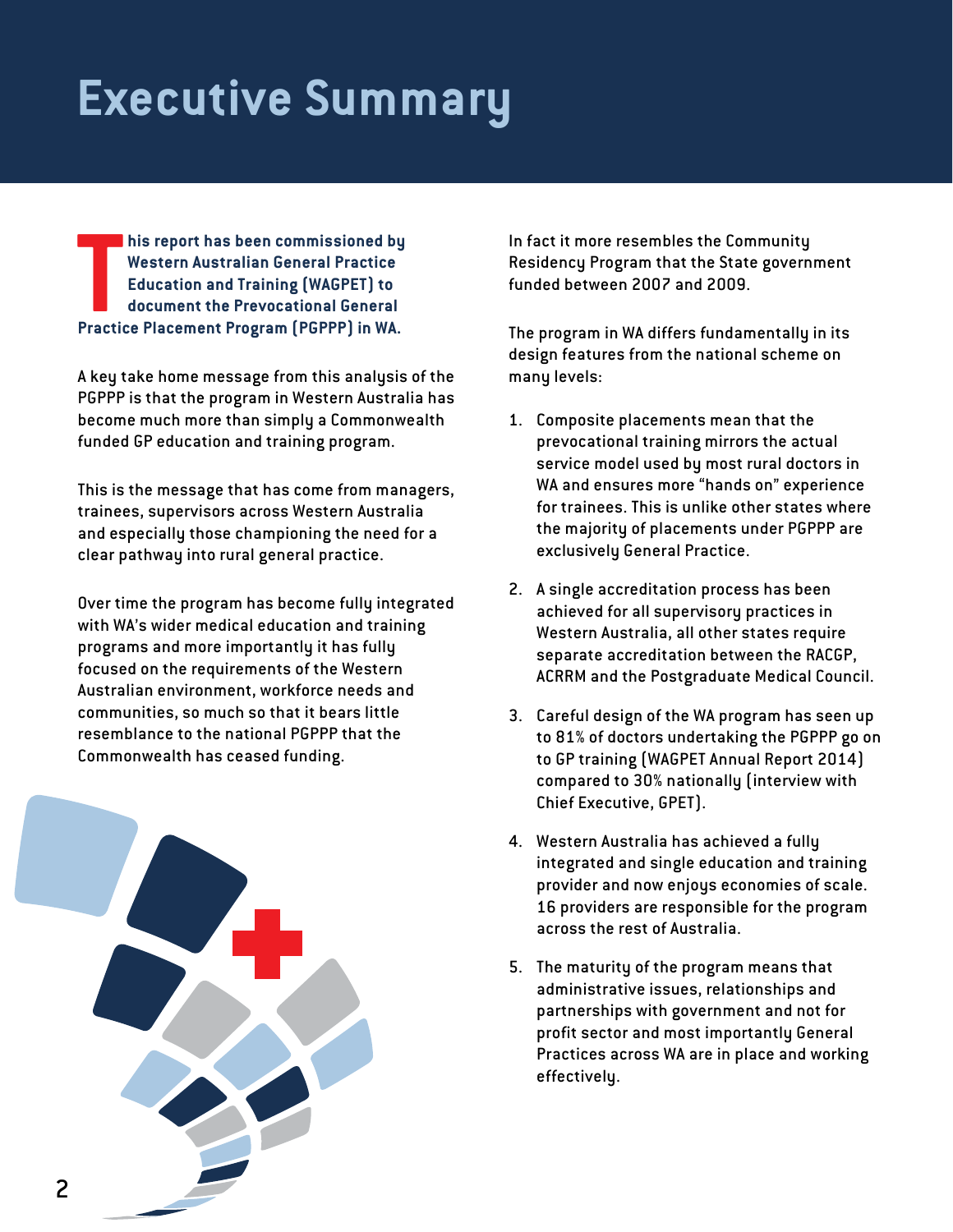

The program has managed to be at the forefront of efforts in WA to improve the training pathways to General Practice and most importantly to rural General Practice.

Through its integration with the state funded Community Residency Program it has provided a cost effective alternative to hospital based medical education and training. Indeed the financial analysis shows that the cost for a community placement is basically equivalent to the State government's Junior Doctor Business Case, estimated cost for a hospital placement.

With the potential demise of the program, the costs previously borne by the Commonwealth will now fall to the State government by requiring additional hospital based posts as the 30 PGPPP trainees will now have no alternative but to train in the public hospitals.

In any future program, all of these critical success factors will need to be considered as essential to the success of any medical education and training program.

The feedback from a wide range of stakeholders including past trainees, supervisors and partner organisations was overwhelmingly positive about the outcomes from the program and their own experience in it.

The stakeholders were all clearly in support of three key benefits from the program:

The first of these is has been the ability to have an uninterrupted integrated rural training pathway. The pathway begins with a requirement that at least 25% of medical students come from a rural background, the next step in the pathway was the establishment of the Rural Clinical Schools where students can train in the country during their medical school. Once they graduate junior doctors must spend time in a hospital to get their general registration and cannot work unsupervised in the community, the prevocational training programs addressed this issue and allowed junior doctors to train in rural communities with appropriate supervision. The final link in the rural training pathway is the support for the two rural General Practice pathways (ACRRM and RACGP) which both require training in rural areas.

- The second main benefit of the program has been the ability of this program to influence junior doctors' career decisions.
- Third, the unique experience offered by a composite placement across hospitals and General Practice represents the only program of its type which provides doctors with a clear insight into the potential integration and benefit of working across primary and secondary care, alongside their patients.

## **Conclusion**

This assessment of the history of the PGPPP in Western Australia has uncovered a uniquely Western Australian program that has evolved over time and adapted to universal support from all of those coming into contact with the program. Over time it has responded to:

- The changes in medical workforce needs and medical service models operating in WA.
- The working environment of General Practitioners working across community and hospital settings and in so doing has broken down barriers and silos between primary and secondary care.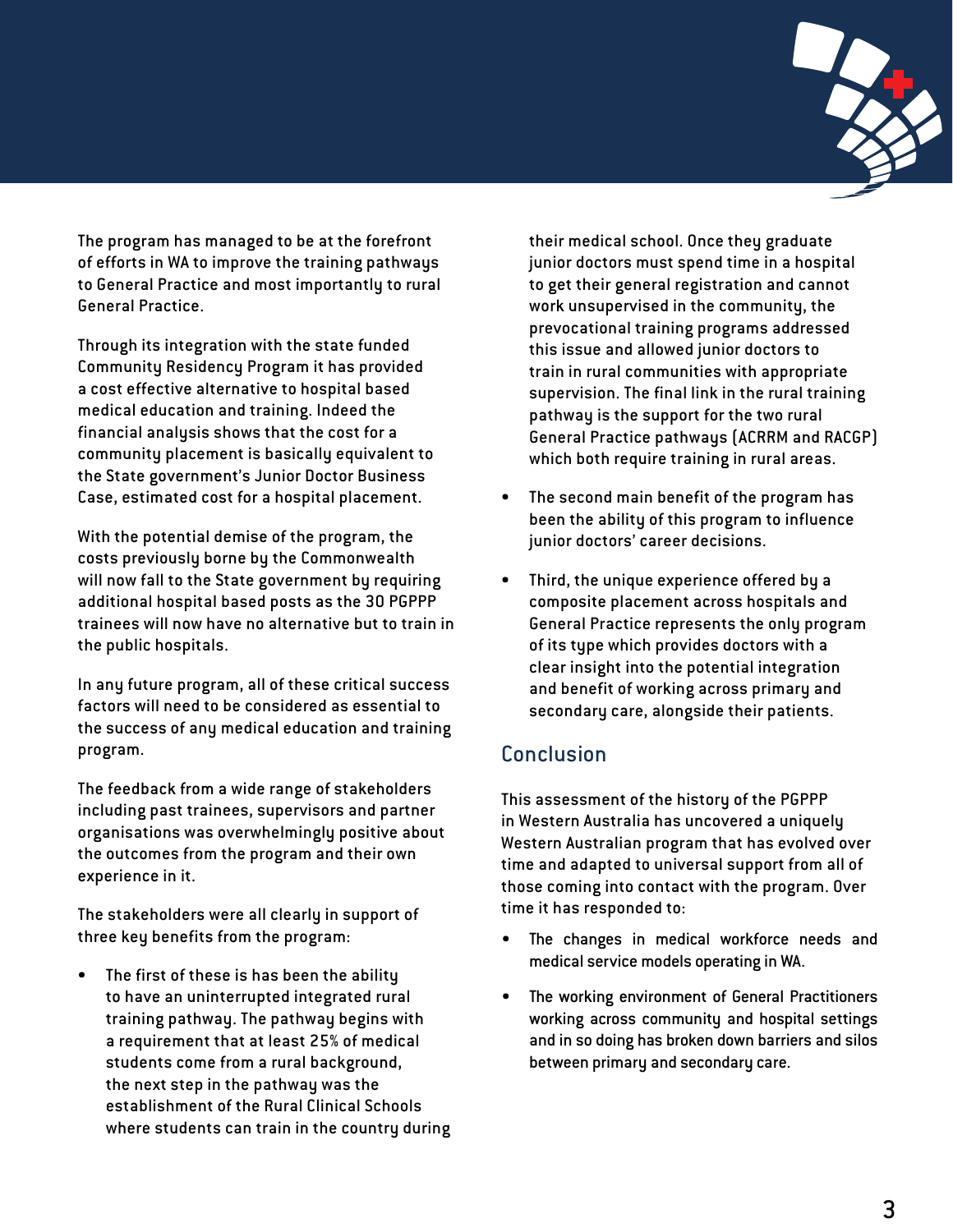- The need for direct medical workforce support to rural communities and Aboriginal Community Control sector to meet the unmet needs in these areas. This was specifically acknowledged by rural stakeholders and not for profit sectors.
- Meet the needs of both supervisors and trainees through clear and transparent processes. The success of the program in meeting the clinical training needs of junior doctors has been well received and the program highly regarded by them.
- The need for a cost effective model that is a sensible alternative to hospital placements.

The loss of this program as a fundamental building block in the support of doctors considering a career in areas of greatest workforce shortage and need will be hard felt in Western Australia. It will also mean the direct loss of the medical workforce in these critical areas and the cost of the training of these doctors will again fall to the State's public hospitals and further strengthen the hospital side of the medical workforce, at a time when WA needs GPs.

"The junior doctors really want to keep these placements, try before you buy" Junior Doctor

"Invaluable for career decision making"

Supervisor

"It builds the confidence of junior doctors"

Junior Doctor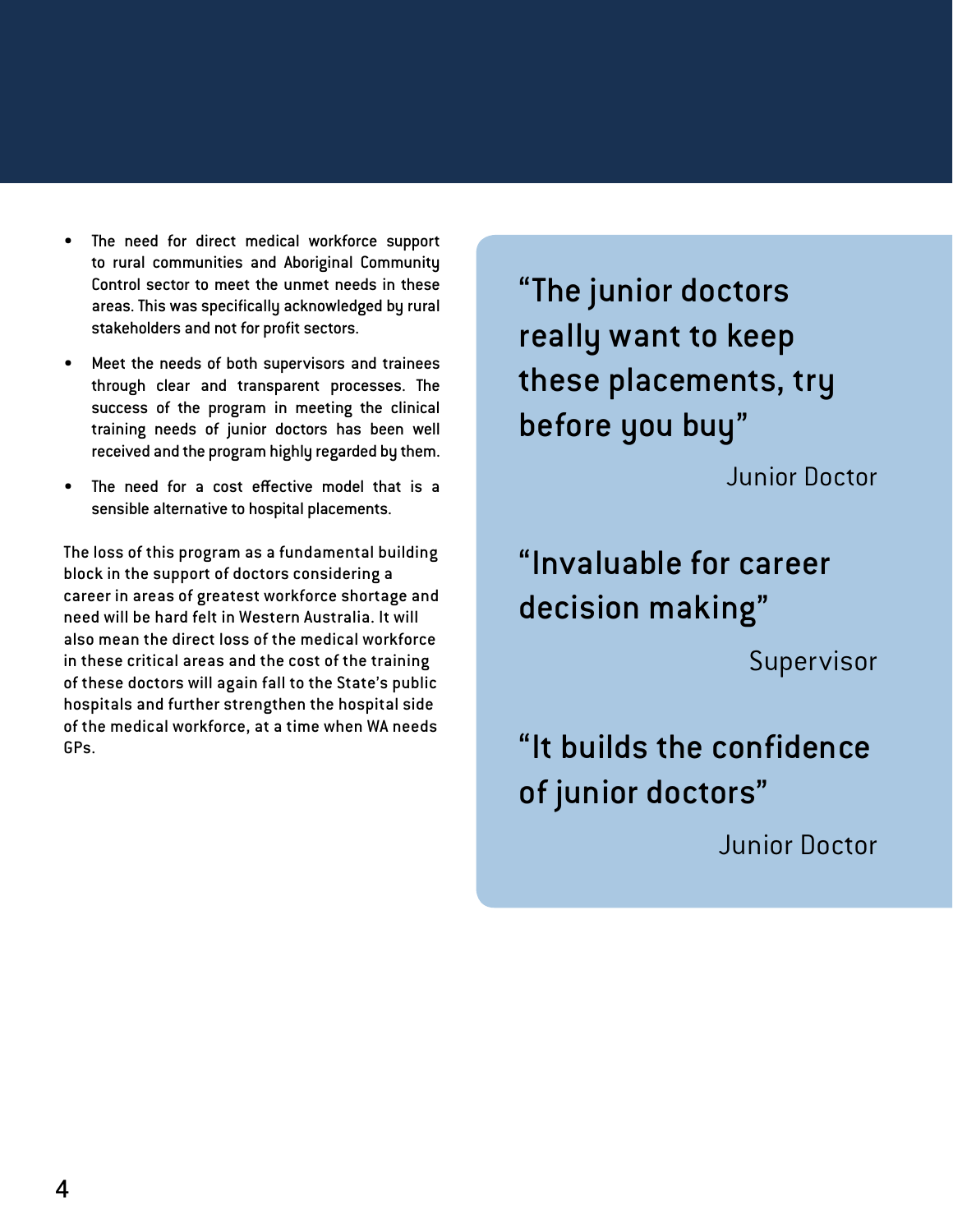# **The Report**

## Background

This report has been commissioned by Western Australian General Practice Education and Training (WAGPET) to document the Prevocational General Practice Placement Program in WA.

It is done at a point in time when the Commonwealth Department of Health has ceased its financial involvement with Prevocational General Practice Placement Program as part of a response to the commission of audit into Federal government funded programs and a wider overhaul of General Practice Education and Training.

WAGPET has taken the view that the program appears to have had a lasting and impressive track record in improving GP training in Western Australia, and its achievements and failures need to be recorded for the benefit of future education and training programs.

The report will explore on a national basis:

- The purpose of the program
- The history of the program, how it evolved and who instigated the program
- How the program changed over time.

The report will also explore from a Western Australian perspective:

- How the program worked operationally in Western Australia
- How the program in Western Australia differs to that in other States
- How the program contributes to the General Practice profession
- What successes the program has for the different

stakeholders, including the Commonwealth, State, communities, practices, Aboriginal Medical Services and remote, rural and regional areas.

#### What is the Prevocational General Practice Placement Program (PGPPP)?

At its heart the PGPPP is designed to provide junior doctors with exposure and hands on experience and education in community based General Practice. It encourages them to consider entering a General Practice training program. All other junior doctor prevocational training and experience is with large acute hospitals and is focused on acute and specialised medical practice and training.

This is the only junior doctor program currently offering community based education and training with General Practice.

The program objectives and aims of the PGPPP, as described by General Practice Education and Training (GPET), were to enhance junior doctors' understanding of General Practice and the role GPs play in the delivery of health services at the primary and secondary health care levels.

The program provides a ten to thirteen week rotation in General Practices for junior doctors to increase their exposure to the provision of primary medical care and consider General Practice and/or rural and remote medicine as a career option.

The program aimed to provide junior doctors with a positive and well-supported experience in the primary care setting that improved a junior doctor's knowledge, practice and understanding of:

- The role of the doctor in delivering primary health care services
- General Practice as a community based business entity



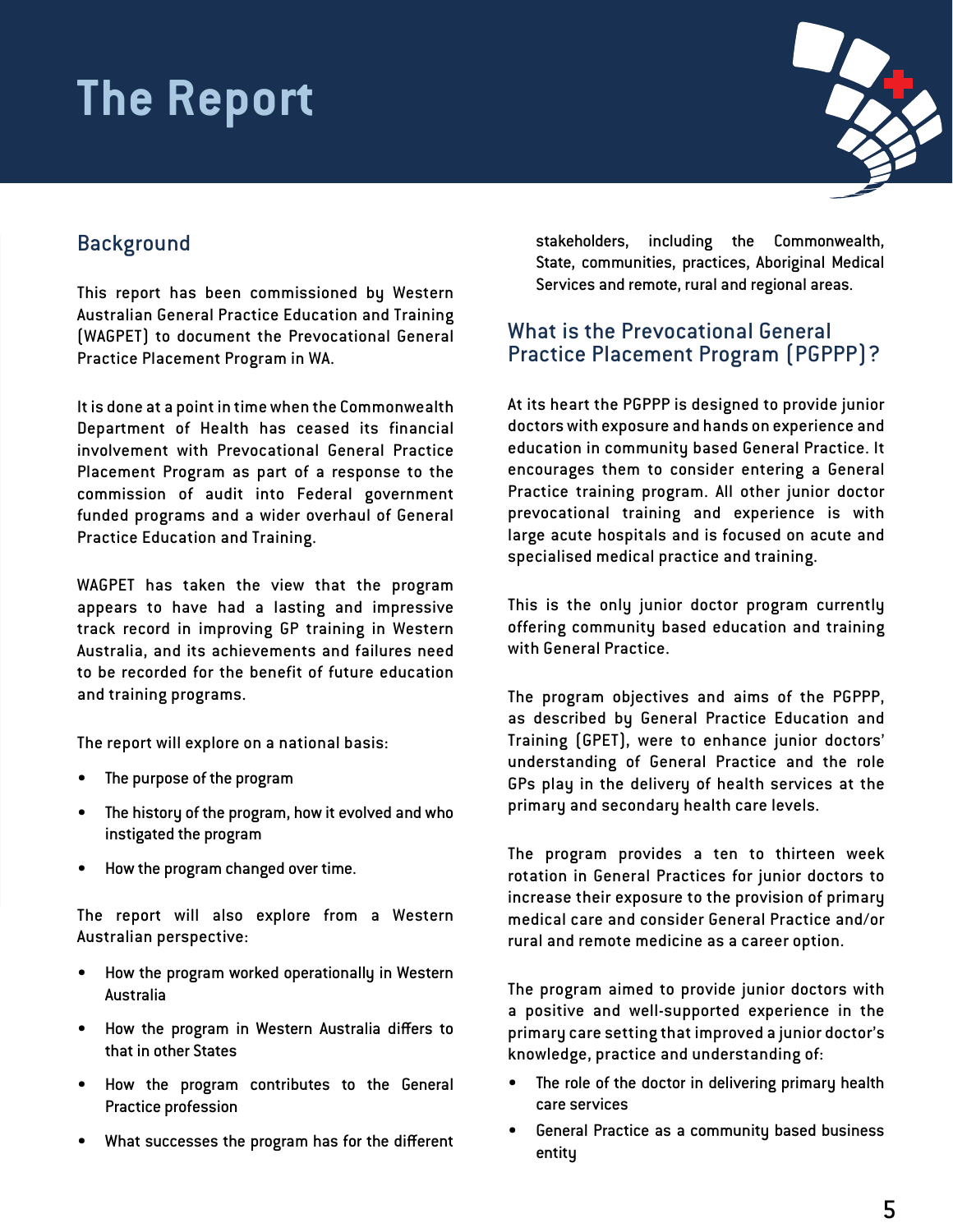- Continuity of care in the primary health care setting, and
- Best practice around effective referrals between primary and secondary care.

#### The purpose and history of the Program

The PGPPP was formally established as a training program in all states under Section 3GA of the Health Insurance Act 1973 in 2005 as an initiative by the Commonwealth Government. It was in direct response to the significant national shortage of GPs.

Its aim was to encourage junior doctors to undertake supervised placements in GP and other primary care settings to experience GP and make an informed decision about enrolling in a specialty such as GP. It was funded by the Department of Health and Ageing, and managed co-jointly by the Australian College of Rural and Remote Medicine (ACRRM) and the Royal Australian College of General Practitioners (RACGP) under a governing body of stakeholders with an independent chair know as the National Advisory Committee (NAC).

The program has had a variety of titles and iterations over the years, but it first emerged in 1998 as a pilot program to help deal with consequences arising from the introduction of provider number legislation in Federal Parliament.

Prior to 1996 junior doctors wanting to experience General Practice could work in any practice at any time and access a provider number with no supervision or educational requirements.

The provider number legislation was introduced in 1996 in response to a perceived oversupply of

General Practitioners in Australia (erroneously as it turned out). The legislation effectively introduced a requirement for GPs to undertake a training program before they were able to claim the full Medicare entitlement for their service. It also introduced a moratorium on allocation of provider numbers. The legislation effectively slowed the supply of GPs nationally.

Once the provider number legislation was passed only trained vocationally registered doctors were able to access provider numbers and overseas trained doctors were restricted from accessing provider numbers (with some exceptions).

These legislative changes to restrict the entry into General Practice had two immediate impacts.

First, The restrictions quickly exacerbated shortages in rural and remote areas and led to a crisis in supporting rural and regional communities with General Practitioners.

Second, the introduction of the requirement for a GP training scheme meant a scheme had to be quickly introduced with appropriate curriculum, accreditation, establishment of supervisors and accredited practices.

Initially this role fell to the Royal Australian College of General Practitioners to establish and run.

The crisis in recruitment of GPs to rural and regional areas gathered momentum with advocacy coming from rural doctor groups and rural communities. This eventually led to a major focus from the Federal government to introduce incentives to attract GPs to work in rural areas and also a specific focus on creating pathways for Australian trained doctors into rural practice.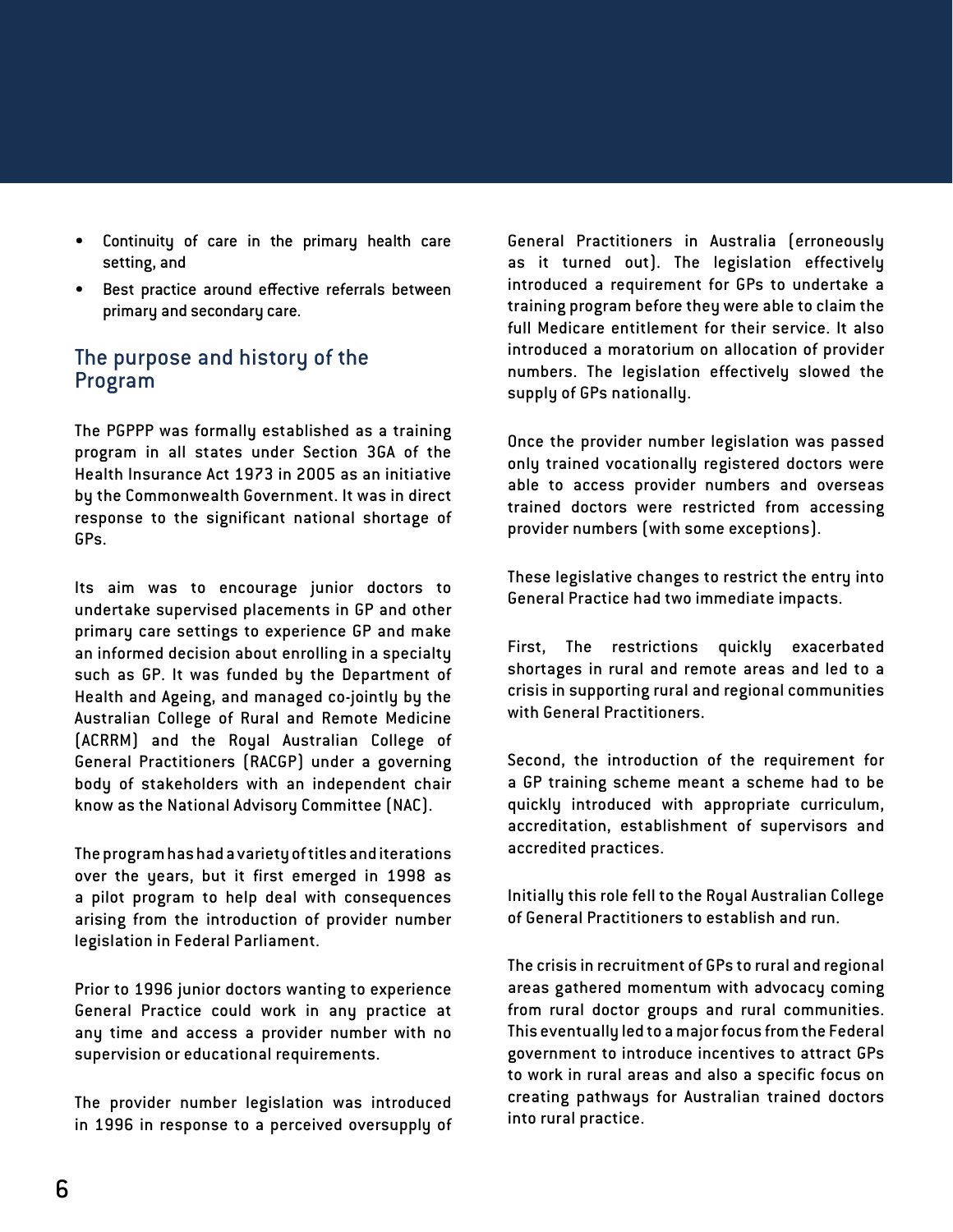

Amongst these various incentives was the Rural and Remote Area Placement Program. This program was established to give junior doctors exposure to rural and remote general practice in an educationally sound and supportive environment.

The initiative to provide rural based prevocational GP training was seen as a major success in focusing junior doctors towards a career in rural practice.

The outer metropolitan areas quickly sought inclusion into the program and eventually the prevocational program was applied across both metropolitan and rural areas by 2005, with a requirement that at least 50% of the placements needed to be in rural areas which is still applicable to the present day.

#### National governance and management of the PGPPP changes over time

The governance and management changed progressively over time as follows:

- In 1998/99 two pilot programs involving prevocational training placements in South Australia and Western Australia were run by the Rural Doctors Association with funding provided by the Commonwealth Department of Health and Ageing.
- In 2000 the success of the rural prevocational training pilots was acknowledged with funding by the Commonwealth for a new program known as the Rural and Remote Area Placement Program (RRAPP) run by the Australian College of Rural and Remote Medicine (ACRRM). Under this program ACRRM sub contracted a variety of training providers including Universities and accredited Regional Training Providers and General Practices.
- In 2005 the RRAPP was changed to include the Outer Metropolitan areas and became known as the Prevocational General Practice Placement Program (PGPPP). A National Advisory Committee was formed to oversee the Commonwealth funded program. The program was jointly managed and run by the Royal Australian College of General Practitioners for the Outer Metropolitan areas and large regional centres and by ACRRM for the rural areas.
- In 2009, the Government announced the transfer of the management of PGPPP to General Practice Education and Training Limited (GPET), effective 1 January 2010. GPET was a wholly owned Commonwealth company, limited by guarantee, and subject to the Commonwealth Authorities and Companies Act 1997.
- GPET was provided with all of the associated GP education and training funds including the PGPPP and it in turn funded and contracted 17 regional training providers across Australia to provide all of the GP education and training with Colleges and the Post Graduate Medical Councils required to accredit the placements.
- GPET required, that in Western Australia WAGPET would be the sole provider of the PGPPP in that State and was the predominant GP education and training provider in Western Australia. The Rural Clinical Schools had been previously and successfully running a number of rural placements under the program through ACRRM, these were transferred to WAGPET at the beginning of 2013 after a twelvemonth transition period.

Overall the program in various forms had survived a series of reviews and evaluations, all of which pointed to a highly valued program delivering good prevocational training outcomes (see references). The essence of the changes in governance and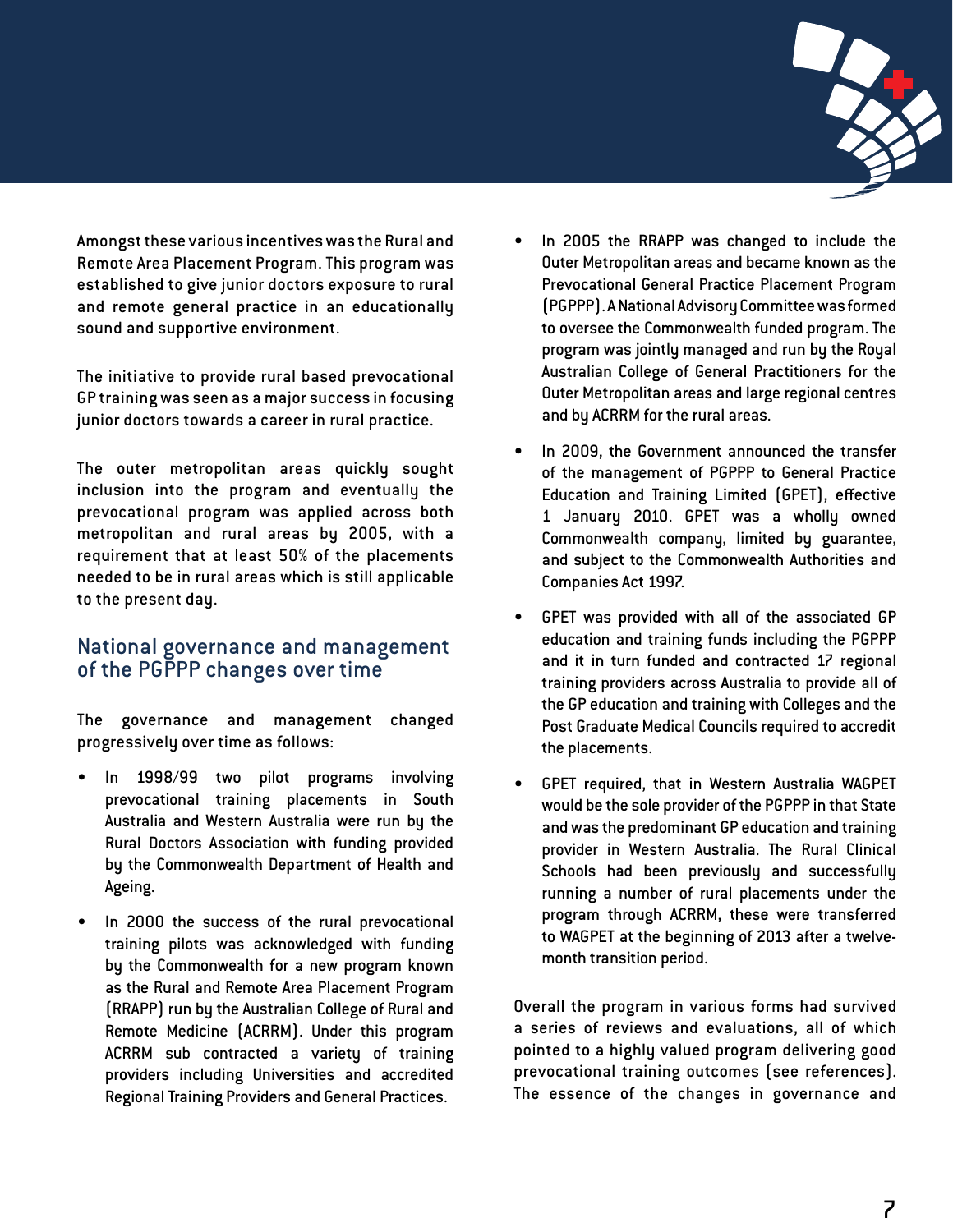management over this period were largely around reducing the large number of funded bodies and training providers into a single agency responsible for GP education and training.

All of the relevant evaluations of the program over this period identified that the nature of the program;

- gave junior doctors the opportunity to experience general practice and communitybased medicine before committing to vocational training,
- recognised that General Practice cannot be experienced in a hospital setting, unlike most other medical specialties. It is absolutely essential for junior doctors to be exposed to community-practice/primary healthcare in their early years of training, given they will need to engage with community-based services in their future career regardless of specialty.

All evaluations and reviews of the various community programs highlight the unique benefits that these programs provide junior doctors, in addition to the establishment of a training pipeline into community practice. These benefits have been well documented and include:

- an effective teaching and learning environment
- good clinical exposure and experience
- greater understanding of the health system as a whole
- good support for the junior doctors and a more satisfactory working environment.

The Mason report on health workforce highlighted the cost of the PGPPP to the Commonwealth, what it did was compare the cost to the Commonwealth of training doctors at different stages from medical students through to registrars.

Currently the costs of the junior doctors are born by the hospitals and hence State governments. With two levels of government responsible for the funding of the Internship (State) and Undergraduate and vocational training the real cost of education and training becomes lost.

For example, with the demise of the PGPPP the junior doctors who would otherwise be receiving prevocational education in community and GP settings, at cost to the Commonwealth, will now be receiving that education only in hospitals at higher and additional cost to the State.

#### **The delivery of PGPPP in Western Australia**

In 2001 the Australian Government established GPET to develop, oversee and fund regionally based vocational and education and training. GPET achieves this through the management of the Australian GP Training (AGPT) program, which provides vocational education and training for medical graduates, and (more recently) the Prevocational General Practice Placement Program (PGPPP) providing prevocational GP placement opportunities for junior doctors.

GPET now sub contracts 17 regional training providers nationally and WAGPET in WA.

A separate analysis of the WA experience with the PGPPP is required as WA took a different approach to many other States and Territories in delivering the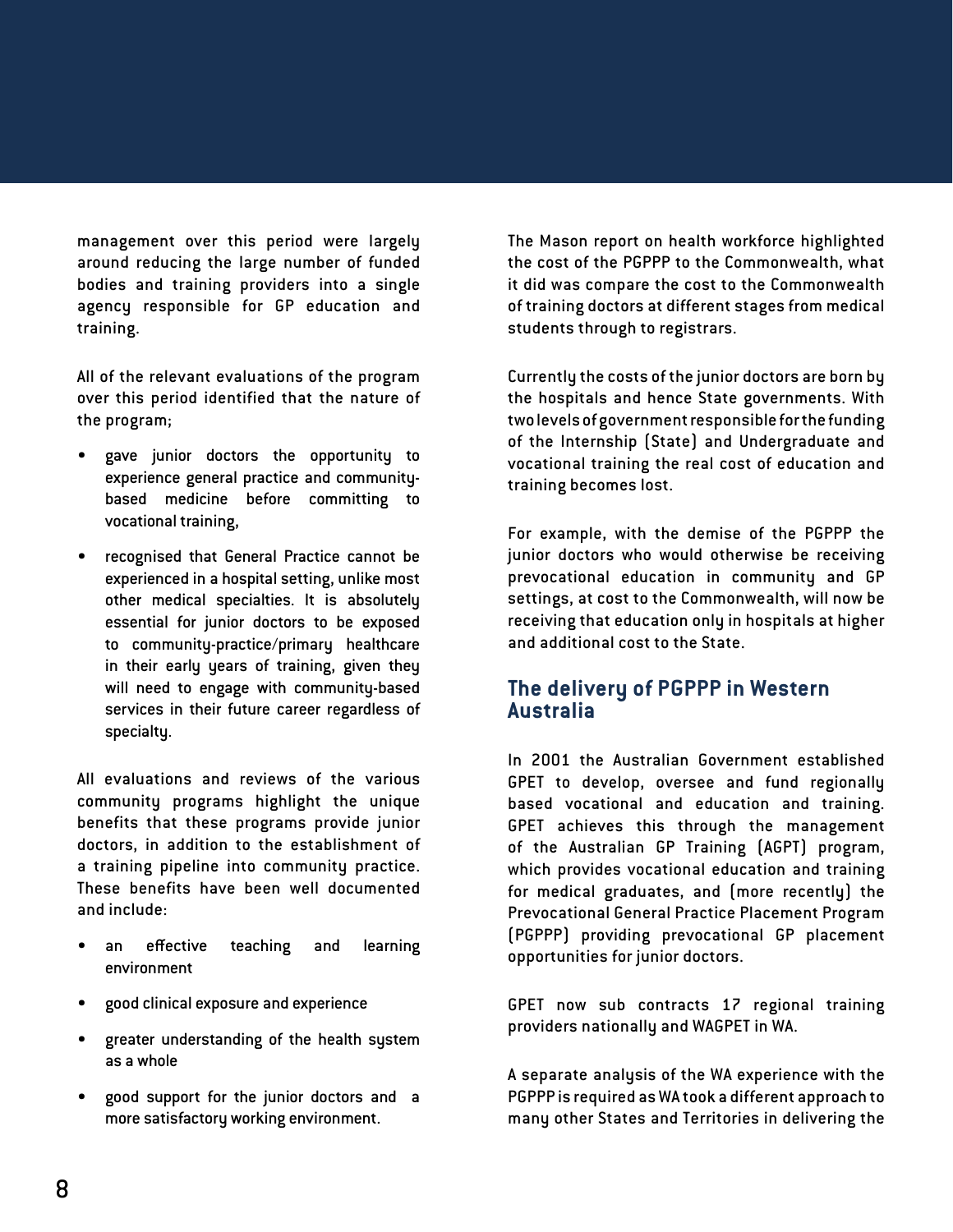

program and the State government was also much more involved as an active partner in delivering an integrated program through the state funded Community Residency Program.

During the course of this assessment particular attention was directed towards the views and experiences of WA trainees and supervisors within the program itself and involved numerous interviews both in person and by telephone. All participants generously offered their time and were overwhelmingly supportive of the program and their respective experiences in it.

The report focuses on the period 2005-2014 as this is the time that WAGPET has been actively involved in managing, innovating and designing prevocational training.

#### The WA Program – How it differs with other States

The WA program enabled junior doctors who are employed by a major hospital to work in the community. The normal rotations are for 10- 11 weeks but in rural areas most junior doctors undertake a double rotation. This has been advocated as it takes time for a junior doctor to settle into general practice and the hospital placement. If on top of this they are trying to settle into a community, it may well be 6 weeks before they feel competent to work across the different sectors.

In WA the program has only allowed PGY2 and above trainees, this differs to the National program where around 50% of all PGPPPs are at the PGY1 level. By doing this WA has achieved a conversion rate of up to 81% of PGPPP doctors going on to a career in General practice, nationally this is more like 30%.

In 2007 WAGPET supported three junior doctors to undertake five rotations in the community, this has grown rapidly so that in 2014 WAGPET supported 30 PGPPP placements (116 rotations) undertaken by 74 different junior doctors across the state, including 10 different employing hospitals and 30 different employing sites.

Only three of these sites were purely in General Practice, the vast majority were composite sites with the junior doctor working in both the community and hospital during the same placement. Nationally most placements were purely in General Practice.

As stated before these composite placements were an initiative of WA, they have been highly successful and embraced by junior doctors. The key reason for ensuring a combined hospital GP rotation, especially in rural areas, is that it directly reflects the way in which the rural service model operates with rural doctors being the centre of both medical care in either community or hospital settings.

While State and Commonwealth funding might be separate, care provided by doctors in these settings is not and actually achieves the long held aim of continuity of care for patients.

One of the important aspects of the composite posts was that it allowed places like the north west of WA to train junior doctors. In the north west of WA it is very difficult to establish a normal busy General Practice, as the usual economic drivers are very different. Costs are high, the population is small and isolated and the normal small business difficult to sustain. The composite posts allowed the PGPPP to flourish in this environment and become an important part of the training pathway for rural practice.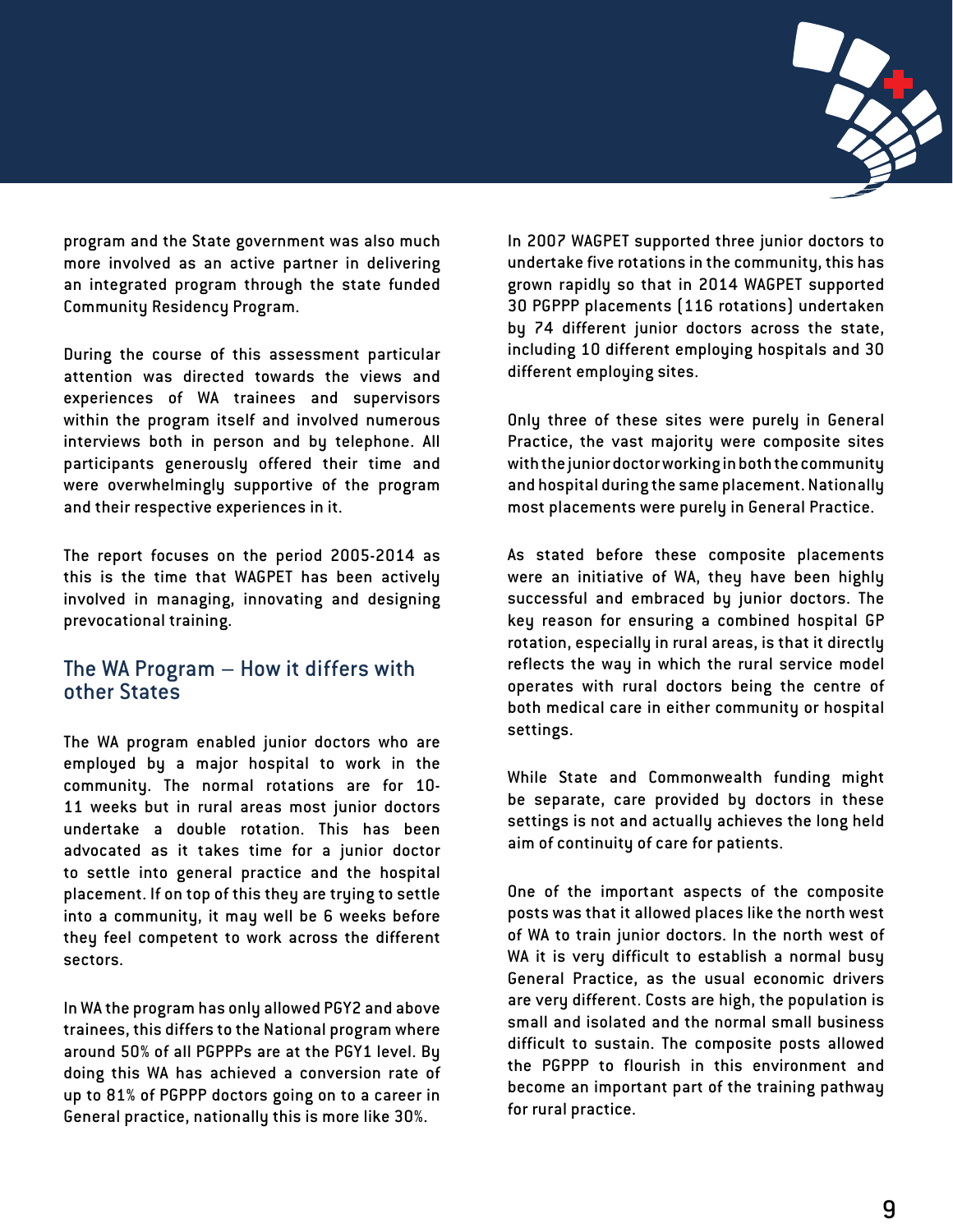| Year  | <b>Number</b> of<br><b>Rotations</b> | Number of<br><b>Junior Doctors</b> |
|-------|--------------------------------------|------------------------------------|
| 2008  | 31                                   | 13                                 |
| 2009  | 27                                   | 18                                 |
| 2010  | 35                                   | 25                                 |
| 2011  | 61                                   | 43                                 |
| 2012  | 80                                   | 54                                 |
| 2013* | 115                                  | 80                                 |
| 2014  | 116                                  | 74                                 |

\*In 2013 WAGPET became the sole provider of the PGPPP, previous to this the Rural Clinical School had a number of placements across rural WA, mainly based in general practice.

WA must also be acknowledged as being the only state that had achieved a single accreditation process for its PGPPP placements. WAGPET were able to broker a joint accreditation process between the Postgraduate Medical Council, RACGP and ACRRM for recognition of the education and training within the PGPPP model.

Other important success factors for the WA program include:

- Clear guidelines and understanding between organisations on how junior doctors are recruited into the program.
- Clear guidelines on addressing issues that may arise for junior doctors.
- Seamless employment of the junior doctors despite working between the hospital and the community.
- Good orientation for the junior doctors into community practice.
- Clear guidelines on the funding arrangements for the program and how this works for the practice,

hospitals and junior doctors.

- Funding that supports community placements and for rural accommodation and travel are essential additional supports needed to maintain the program.
- General Practice capacity with a training focus that supports excellent teaching, supervision and support for the junior doctors.
- Regular and routine feedback and review on the practice and junior doctor.

### Community Residency Program – a partnership with the State government

Developing such a strong focus in the PGPPP involving both hospital and General Practice placements in the WA model was only made possible by the close partnership developed between WAGPET and the Department of Health in WA.

Both parties could see the ultimate benefit to the community and the junior doctors by ensuring their early experiences of the interaction between hospitals and General Practice could and should be positive.

The Community Residency Program (CRP) was a unique program delivered in WA in response to a number of issues. WAGPET's research had shown that what attracted many doctors to GP was the variety and ability to "add skills in a particular area, including emergency management, paediatrics, minor surgery and obstetrics

In the early years of training there was no opportunity for junior doctors to experience this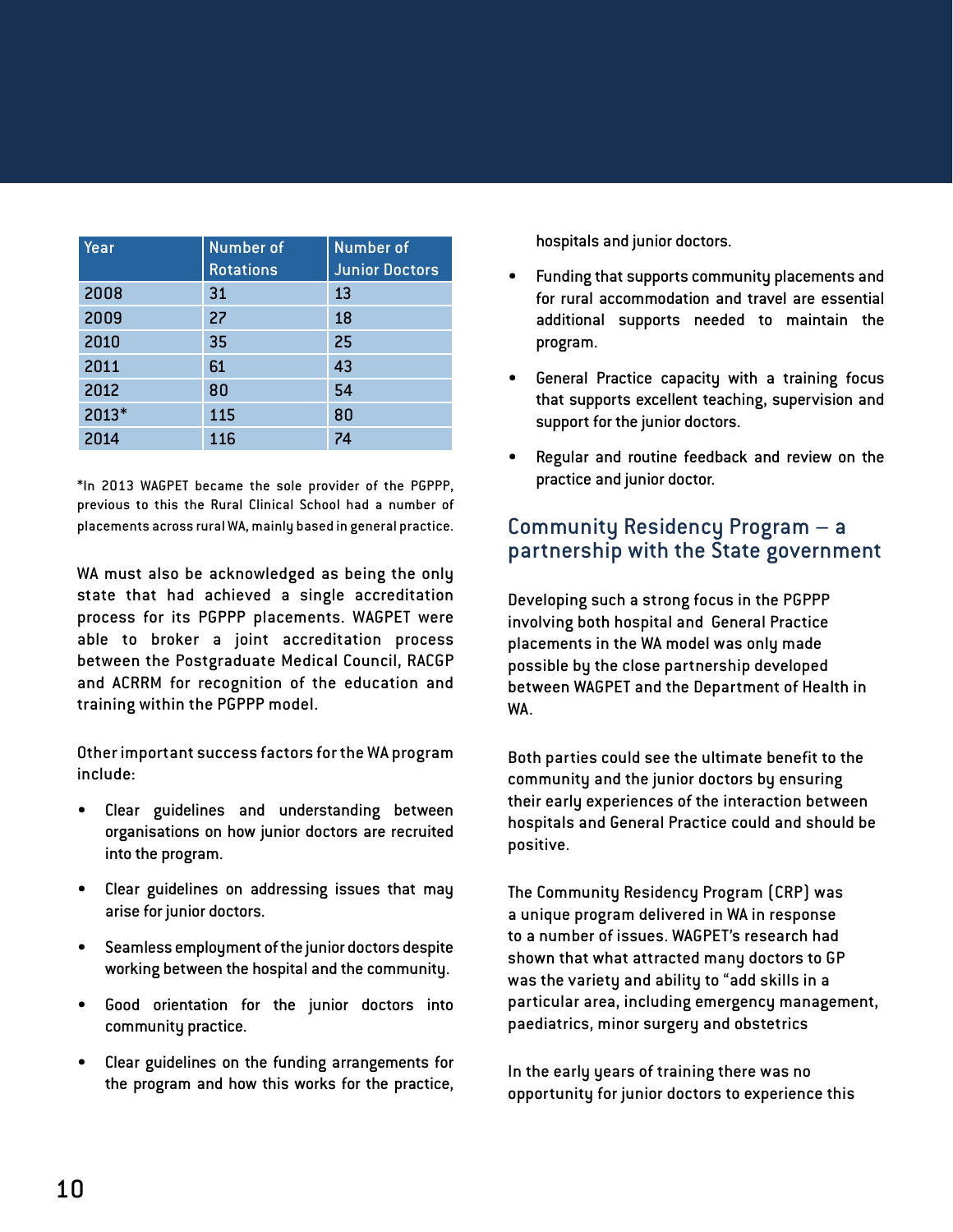

kind of work and so the idea of a 50/50 GP/hospital position was born. It reflected the way many rural doctors actually worked and enabled junior doctors to work in areas such as the north west alongside salaried medical practitioners who were undertaking both hospital and General Practice work in a seamless service.

Placements in these remote areas would not otherwise have been possible as there are very few private General Practices.

There were some key drivers that led to the development of the CRP.

The report "Maintaining an Effective Procedural Workforce in Rural Western Australia" identified concerns about the gap in, and projected decline of, Western Australia's rural procedural medical workforce and the pressing need to increase the training and education programs available to facilitate the development of procedural and surgical skills with Australian trained medical graduates and prevocational doctors.

At the same time increasing numbers of medical students were being graduated from WA universities and increased opportunities for good clinical exposure were needed. It was acknowledged that the community settings offered a great opportunity to train additional junior doctors.

The Department of Health represented by Dr Simon Towler, Chief Medical Officer and Dr Janice Bell, Chief Executive Officer of WAGPET, founded the Community Residency Program. It was overseen by the Community Residency Steering Committee which was supported by the Workforce Branch of the Department. The CRP officially ran as a separate program under the

auspice of WAGPET from 2007-2009.

The objectives of the Community Residency Program were to:

- Provide most of the requirements of prevocational training in a community setting that met the standards of the Postgraduate Medical Council in terms of curriculum, supervision, assessment and support.
- Blend community with hospital training and develop communication channels and workflow arrangements between hospitals, especially regional and peripheral generalist hospitals, and the primary care setting in rural and outer metropolitan area.
- Offer rotations that facilitated the ease of movement between Community Residency and tertiary hospital rotations.
- Offer placements that met the needs of various specialists colleges including Royal Australian College of General Practitioners and the Australian College of Rural ad Remote Medicine for this level of training.

The decision to support this unique WA program has been acknowledged and strongly supported by medical students in both the 2008 and 2009 GP surveys conducted jointly by WAGPET and the AMA.

The 2008 Survey Report indicated that "the flexibility and variety perceived to be available in GP was attractive" and that 94.8% indicated a desire to mix their medical training.

Similarly, the 2009 Report recommended a need for variety in career paths and training in GP, with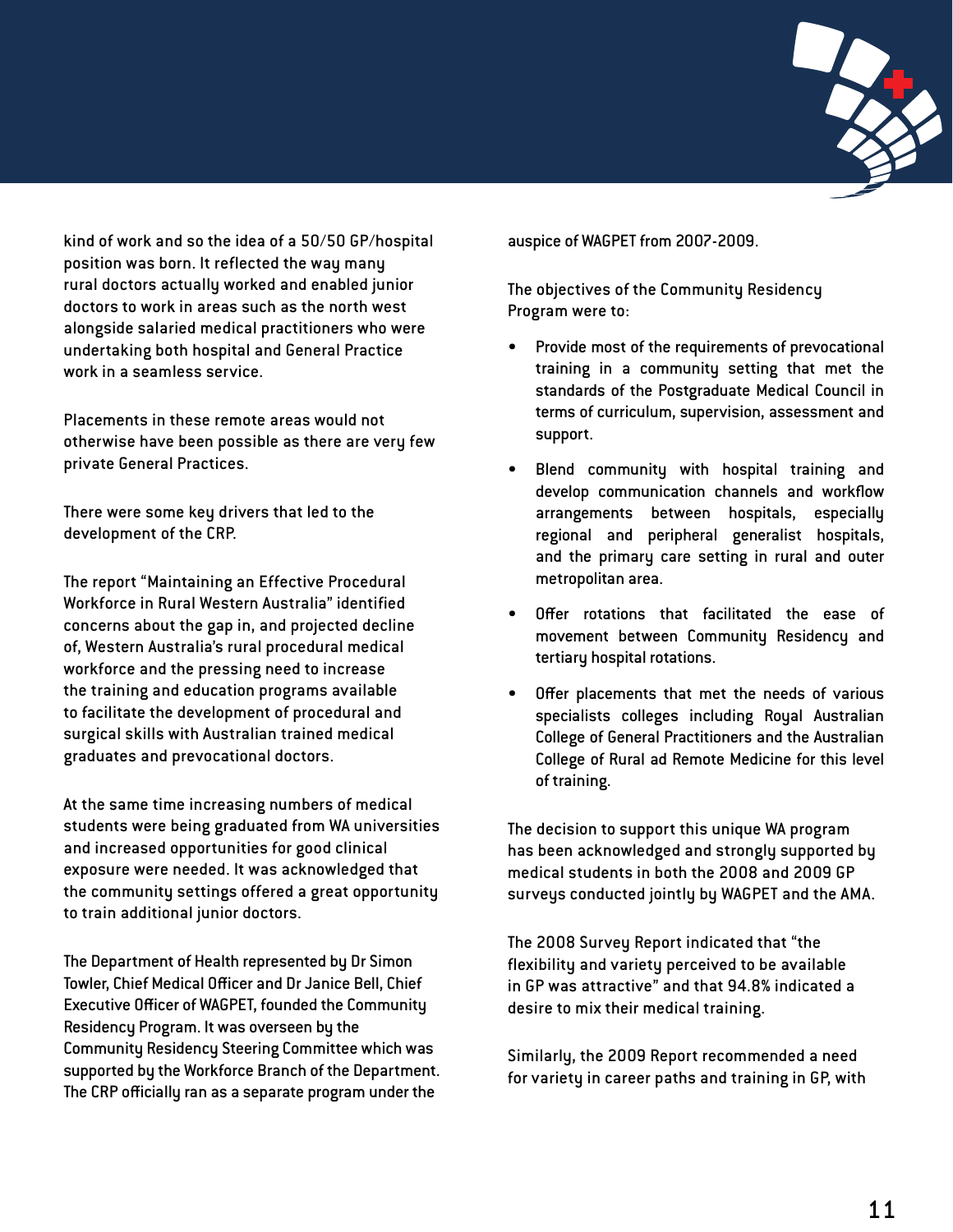82.9% expressing an interest in mixing GP with other medical training.

WAGPET managed both prevocational programs from 2007-2009. In 2010 when GPET took over the funding for the PGPP Program; CRP and the PGPP Program were integrated into one prevocational program at WAGPET.

In late 2011, GPET made the decision to offer WAGPET the contract to be the sole provider of the PGPP Program in WA from 2013. GPET gave WAGPET 12 months to ensure there was a smooth transition in WA from in the move from two providers for the PGPPP to a single provider.

For the first time in Western Australia, one organisation was responsible for community placements for GP education and training.

The delivery of PGPPP through WAGPET as the sole provider would generate efficiencies and as WAGPET also delivered the AGPT program it presented opportunities to leverage existing AGPT program placement and medical education resources for the delivery of the PGPP Program as well as offering improved opportunities to manage training capacity.

It would also simplify the marketing and advertising of position with one organisation approaching junior doctors and the hospitals.

## Funding Model

WAGPET pays the employing hospital for each individual doctor at their salary level a rate of 120% to cover leave, administration and other variables.

They fund 10 different employing hospitals and 30

different placement sites.

Under this model the doctor is paid by their employing hospital each of whom may have a slightly different interpretation of the award and conditions for payment for overtime etc. There are instances of two doctors working at the same site being paid differently for working after-hours.

WAGPET fund the placement site for:

- office accommodation of the doctor in the practice
- supervision and education
- travel and accommodation.

Other costs include:

- orientation for each doctor at the commencement of their placement
- selection of the doctor
- **External Clinical Teaching visits**
- marketing of posts
- development of new posts and General Practice support.

#### Relative costs

The relative costs of the PGPPP was assessed against the equivalent hospital medical education and training costs for junior doctors to determine the relative cost effectiveness of the program.

To assess the relative costs of employing a junior doctor in the community compared to working in a teaching hospital the Junior Doctor Business Case (JDBC) analysis that was accepted by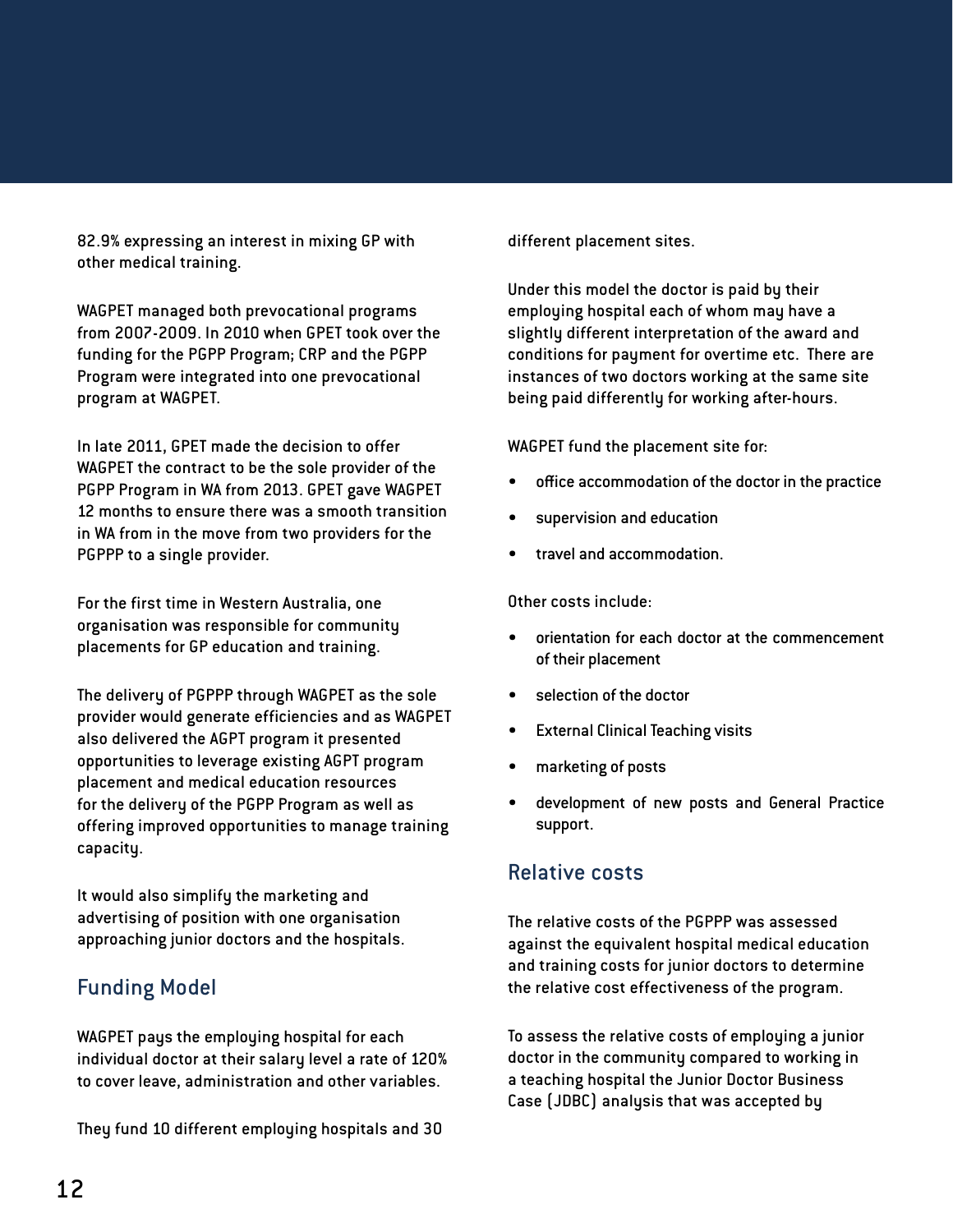

government to fund the training and employment of the increased number of medical students coming through our universities was compared with the GPET allowances for community placements reported in the 2013 Annual Report.

In the JDBC 1 FTE RMO costs \$185,000 (2014/15) to supervise and train, each RMO works 44 weeks per annum (2 weeks Professional Development, 2 weeks public holiday leave, 4 weeks annual leave). This cost does not include any rural allowances.

GPET fund each PGPPP per week of placement \$4331 (2012 actual from GPET 2013 Annual Report) consequently placement of 1 RMO cost WAGPET \$190,000 to work for 44 weeks. This cost includes allowances for all on costs including additional rural cost.

As at least 50% of all PGPPP must be undertaken in rural areas this represents a significant cost. Taking into account the rural allowance the cost for a community placement is roughly equivalent to the JDBC cost for a hospital placement.

## Stakeholder Feedback

Interviews were undertaken with 15 different individuals covering the Colleges, WAGPET, Supervisors, Silver Chain, Junior Doctors, Australian Medical Association, Aboriginal Medical Services, Rural Health West, Rural Clinical School, the Medical Workforce Branch of the Department of Health, WA Country Health Services and GPET.

All interviewees were asked a series of open-ended questions around the impact of the program and some specific to the particular interviewee. The broad questions posed were:

"The Program was a positive one for General Practice and the whole of health by giving medical practitioners an understanding of what GPs actually do"

College member

"It is an essential part of the training pathway to rural practice"

Rural Clinical School

"It is a fantastic program that really makes a difference"

Silver Chain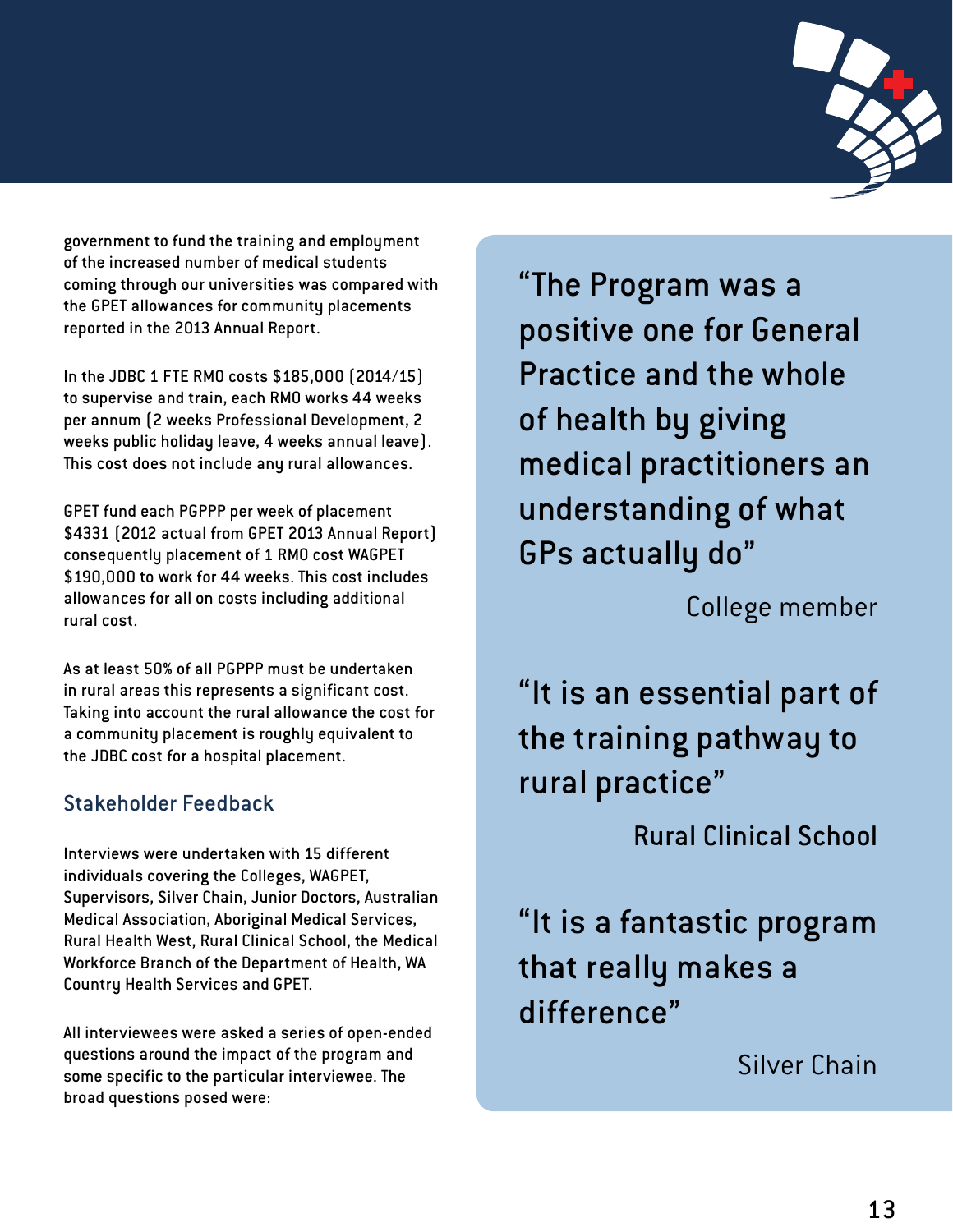- How long were you involved in the program?
- How did the program change over time?
- How well did the program work for you operationally?
- What successes did you see from the program?
- Where there any particular challenges?
- Do you have any take-home messages?

All of the stakeholders regardless of whether they were participants, organisations, or supervisors saw the benefit of this program. Many of the stakeholders had been involved from the early pilot programs commencing in the late 1990s to the fully integrated program of 2014. They commented on the changes in the administration to how it became a streamlined and easy to follow program, with good processes and clear guidelines. They also reported on many of the positive aspects of the program such as its flexibility that made it attractive to the newer graduates.

All stakeholders agreed that the program had achieved its initial primary objective of attracting young doctors into a career in General Practice and community medicine and many commented on the positive unintended outcomes of the program as discussed below.

## Impact on the Profession

There is universal agreement that this program in WA has definitely helped recruit doctors into General Practice. Supervisors have seen many PGPPPs come back to their practices and work as GP registrars.

The conversion rate in WA is up to 81% PGPPP doctors going on to GP training.

Other benefits identified by the majority of stakeholders include the extra pair of hands in the practice, helping the practice to see more patients and helping with workforce shortages.

Many doctors saw an early reluctance of GPs to take on the supervision and training of PGPPP as they can be very time consuming and initially slow down the GP, over time this reluctance ceased as GPs realised the benefits of having young doctors in their practice, many are now disappointed when they do not get a PGPPP.

"It has laid the foundations for getting more doctors here, it is much easier now to get an extra pair of hands"

Supervisor

"Junior doctors in hospitals often struggle to have direct patient contact, it is much easier in the community"

Supervisor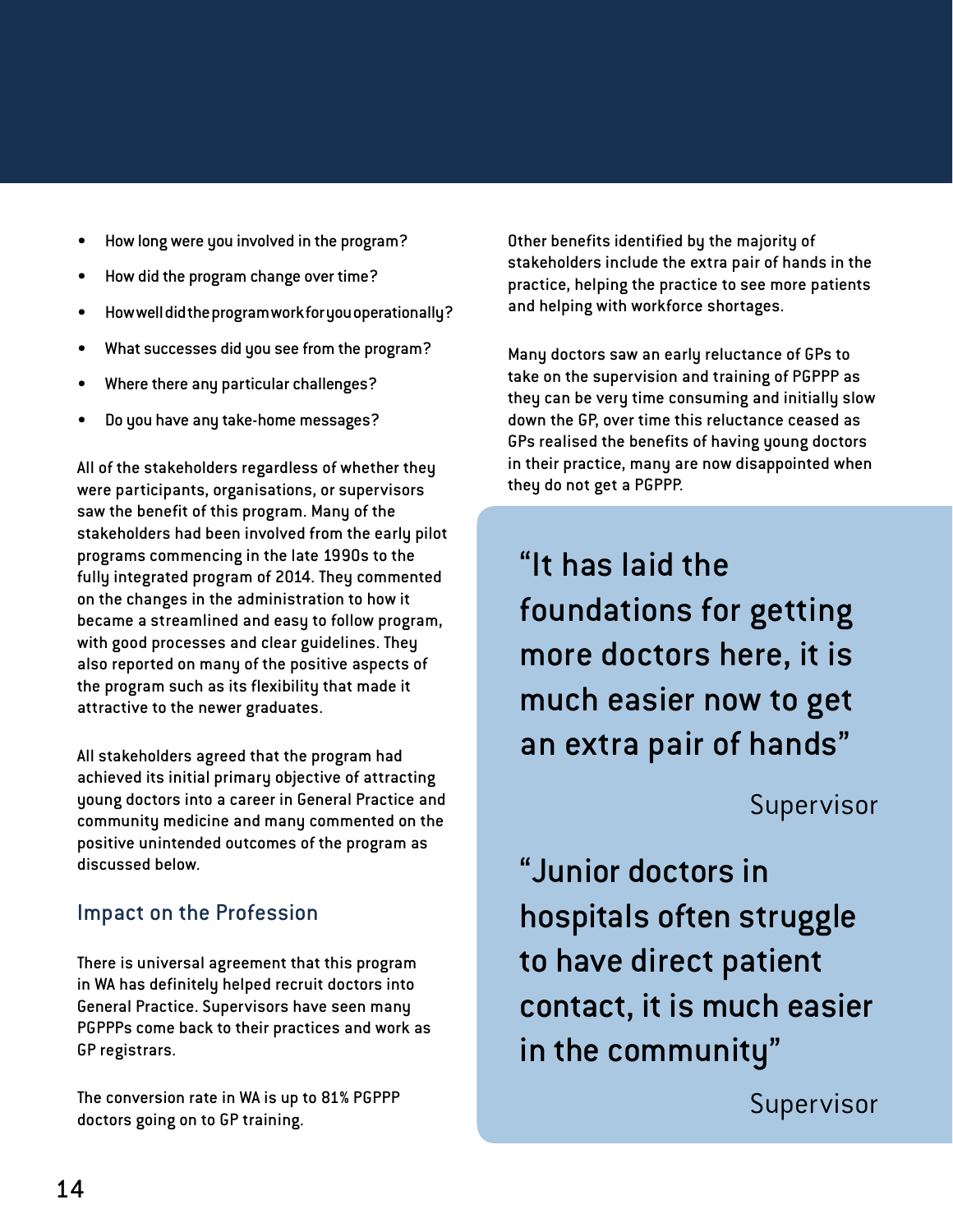

The benefits cited by supervisors included keeping up to date with what is happening in specialty medicine, and the closer relationships with the hospitals. Silver Chain commented on the opportunity this program gave to have additional workforce in the community enabling doctors to undertake a different range of services such as home visits and attend aged care centers.

## **Communities**

Crucially for rural communities the PGPPP has been acknowledged as a clear attempt by government to ensure a pathway is available at every aspect of a doctor's education and training in order that they consider rural practice as a professionally rewarding career.

Junior doctors, supervisors and several rural based organisations stated that this program gave junior doctors the opportunity to gain a more "hands on experience" and develop longer-term relationships with their patients.

As many of the placements in WA are composite posts between the hospital and General Practice, there has been a definite benefit in the junior doctor being able to understand what the GPs are able to do in the community and what the hospital will do with particular conditions. They have then been able to make sure other practitioners in both settings understand how each other work. This helps to integrate care and stops patients being sent needlessly from one setting to another. In essence it is an educational tool to help break down the barriers between primary and secondary care.

The rural communities in Western Australia have always taken a keen interest in the availability of Australian trained doctors entering rural practice.

In fact the Western Australian Medical School was originally supported through fund raising efforts by communities and rural Shires. This continued with the Country Medical Foundation. A body unique to Western Australia whose purpose was to use funds raised by local government to support rural students entering medicine.

It is then no surprise that both the Rural Clinical Schools and the junior doctor placements under PGPPP have been promoted and supported by rural communities.

This includes welcoming them to the community and wide coverage in local rural media.

## Aboriginal Medical Services

There are six PGPPP composite positions based in Aboriginal Medical Services and hospitals and one in population health. Six of these positions are based in the Kimberley; this has allowed vertical integration of training with the Rural Clinical School, junior doctors and GP training.

These positions have been integrated into the Rural Practice Pathway and are highly competitive amongst the junior doctors. The Kimberly AMSs have seen a complete change in the attraction of GPs wanting to work with them, and the link has been identified as being stronger with the PGPPPs than with the medical students. The doctors working with the AMSs enjoy the teaching part of their jobs and this helps to retain and attract new doctors. As commented on earlier there was initial reluctance amongst the doctors to take on the junior doctors as they were concerned about the workload, however over time this has changed to them being very positive about the PGPPPs.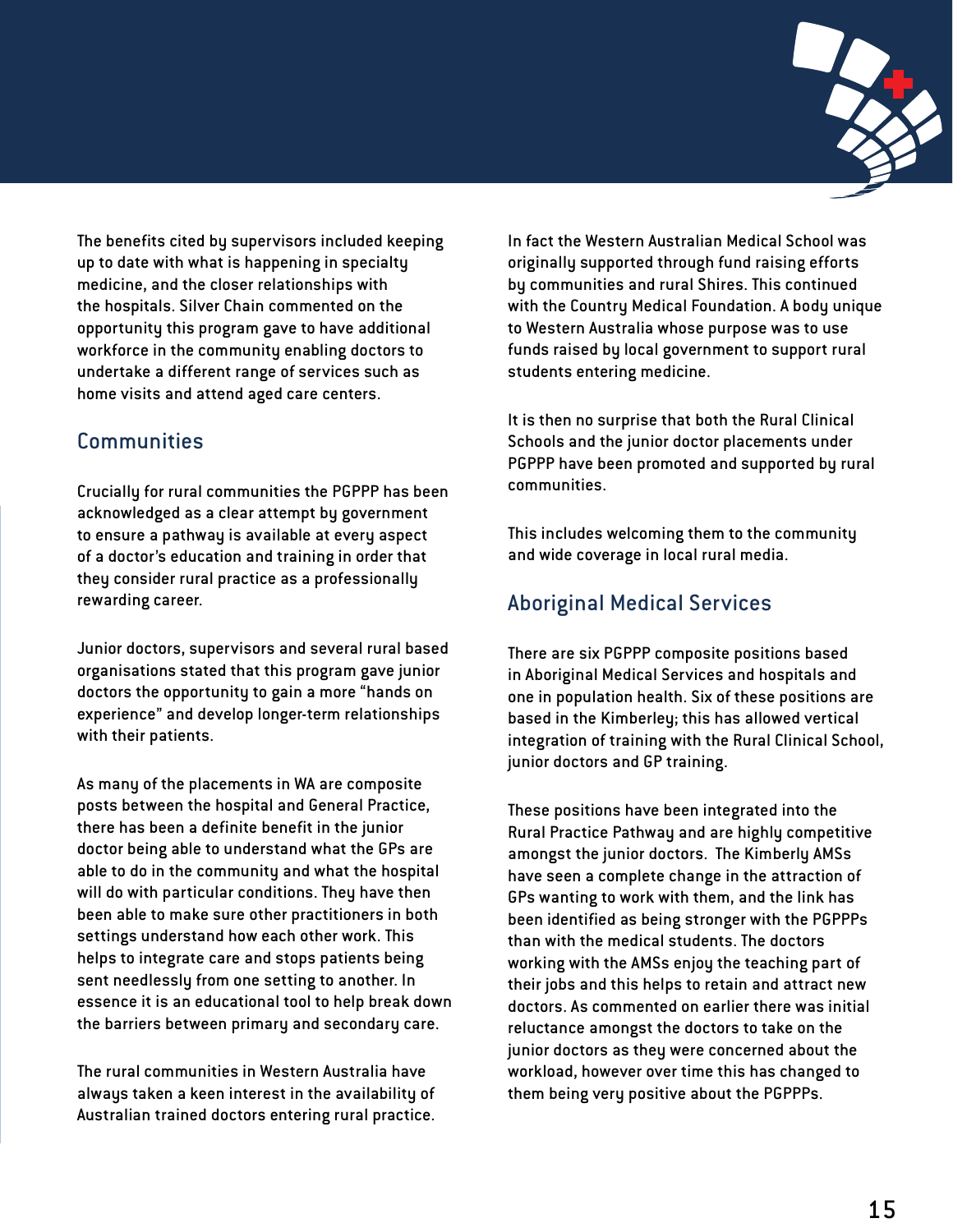#### Governments

As the number of medical graduates has more than doubled over the last ten years there has been increasing number of junior doctors to train. Hospital supervisors and teachers have come under more and more pressure to teach additional medical students in addition to the junior doctors.

The change to the way medicine is practiced with shorter lengths of stays in hospitals and much of the elective surgery being undertaken by the private sector has resulted in most teaching hospitals seeing the high end of acutely ill patients with less exposure to the undiagnosed unwell patient. These patients tend to stay in the community and it is this environment that now offers an excellent opportunity for clinical exposure to trainees.

As the health care needs are changing with the growths of co-morbidities, chronic disease and the ageing population more clinicians are needed to work in the community.

There has been much discussion in the Eastern States about the fact that Australia now has enough doctors, they are just not distributed where they are needed. It is the generalist doctors and rural doctors that are mainly in short supply, this program has the potential to expose junior doctors to these careers at the time when they are making career choices and potentially addressing this issue.

As highlighted by Silver Chain and junior doctors this program is a pipeline not just to General Practice but also to other community specialties such as palliative care. The junior doctors have also commented on how important this program has been to those that want to specialize as they now understand what is possible to do in a community setting.

"Made a big difference in attracting junior doctors into General Practice"

Supervisor and a Junior Doctor

"Makes a difference and has become a vital part of the rural workforce"

Rural Organisation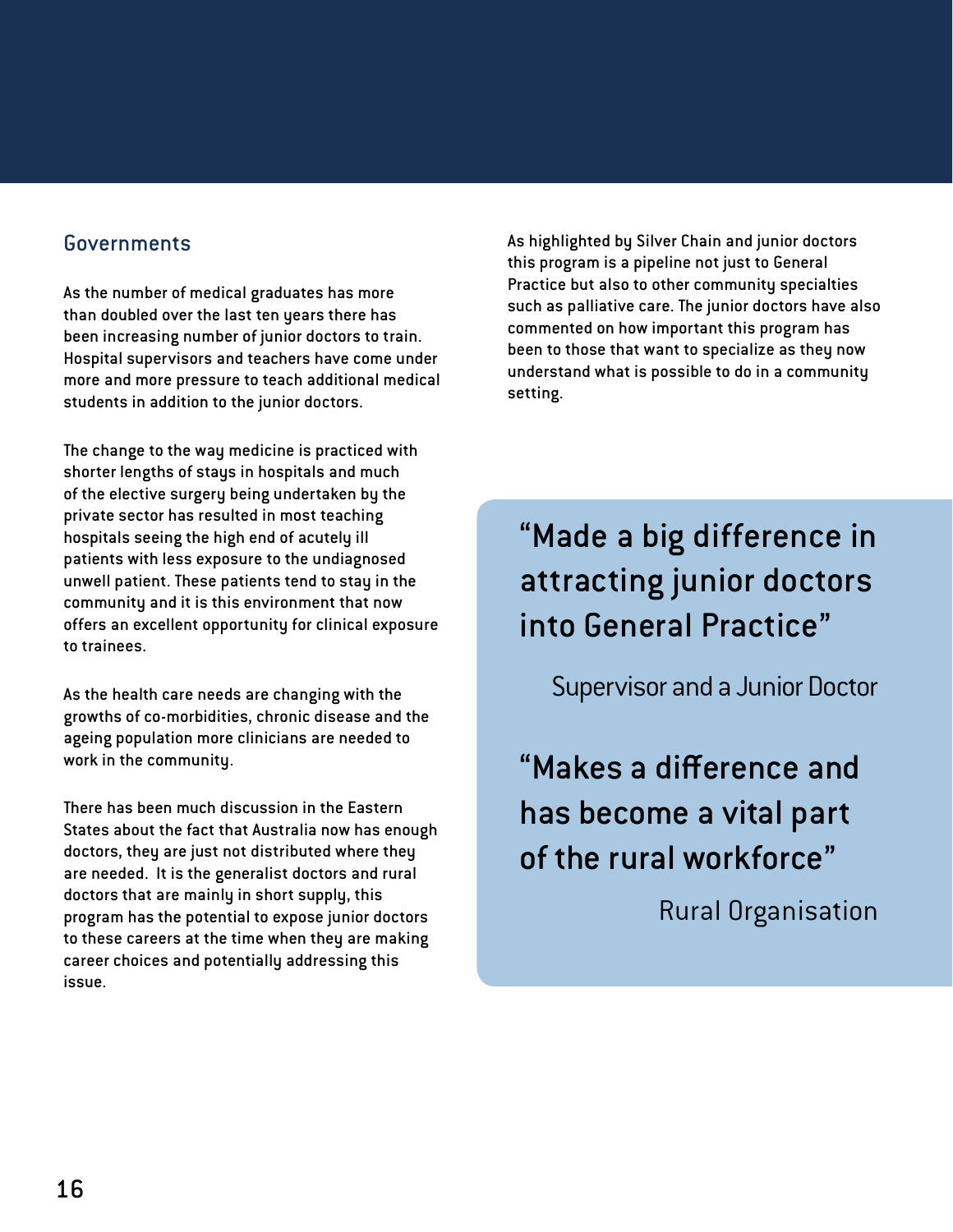## **References**



Western Australia's Community Residency Program 2006-10 Faye Harris, Director PTD Consulting

Options for Western Australian General Practice Education and Training . Healthfix Consulting 2014

Medical Student Survey Reports 2008 and 2009 WA General Practice Education and Training in conjunction with AMA(WA)

General Practice Education and Training - Annual Report 2014

If the Job Fits. The complexity of Medical career decision-making. A review 2007 General Practice Education and Training

Prevocational General Practice Placement Provider Guidelines General Practice Education and Training

Discussion Paper: Prevocational General Practice Program Efficiencies 2009 General Practice Registrar's Association

National Internal Evaluation of the Prevocational General Practice Placement Program. Data summary January 2005 -June 2007 Australian College of Rural and Remote Medicine

The Rural and Remote Area Placement Program: Lesson learned in the regional training delivery Paul Worley and Anna Nichols

Rural and Remote Area Placement Program (RRAPP) National Evaluation Summary Report Australian College of Rural and Remote Medicine 2003

Barriers to Prevocational Placement Programs in Rural Areas Alister Vickery and Richard Tarala, MJA July 2003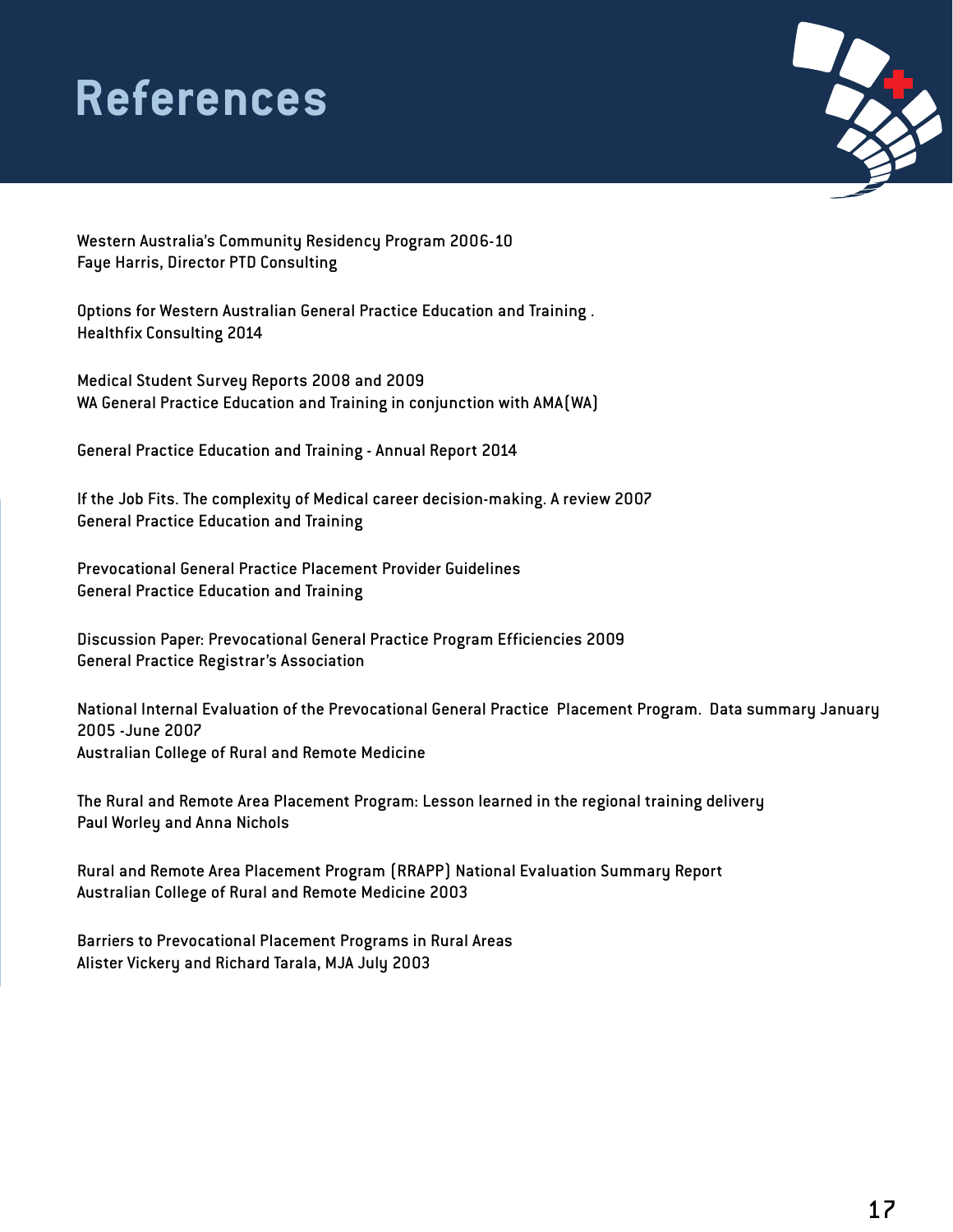# **Timeline of the Prevocational Community Programs in WA**

| Year | Program                                                              | <b>Governance</b>                                                                                                                                                         | <b>Funder</b>                               |
|------|----------------------------------------------------------------------|---------------------------------------------------------------------------------------------------------------------------------------------------------------------------|---------------------------------------------|
| 1996 | <b>Provider Number</b><br>Legislation                                | Commonwealth<br><b>Department of Health</b>                                                                                                                               |                                             |
| 1997 | <b>Pilot Programs</b><br>[WA one of first programs]                  | <b>Rural Doctors Association</b>                                                                                                                                          | Commonwealth<br><b>Department of Health</b> |
| 2000 | <b>Rural and Remote Area</b><br><b>Placement Program</b>             | <b>Australian College of Rural</b><br>and Remote Medicine                                                                                                                 | Commonwealth<br><b>Department of Health</b> |
| 2005 | <b>Prevocational General</b><br><b>Practice Placement</b><br>Program | <b>National Advisory</b><br><b>Committee supporting</b><br>delivery by RACGP and<br><b>ACRRM</b> who contract out to<br><b>WAGPET and Rural Clinical</b><br><b>School</b> | Commonwealth<br><b>Department of Health</b> |
| 2007 | <b>Community Residency</b><br>Program                                | <b>Community Residency</b><br><b>Steering Committee</b><br>supporting delivery by<br><b>WAGPET</b>                                                                        | <b>State Health Department</b>              |
| 2010 | <b>PGPPP</b><br><b>CRP</b> is integrated into<br><b>PGPPP</b>        | <b>GPET contracts WAGPET</b><br>and Rural Clinical School                                                                                                                 | Commonwealth<br><b>Department of Health</b> |
| 2013 | <b>PGPPP</b>                                                         | <b>GPET contracts WAGPET as</b><br>the sole provider in WA                                                                                                                |                                             |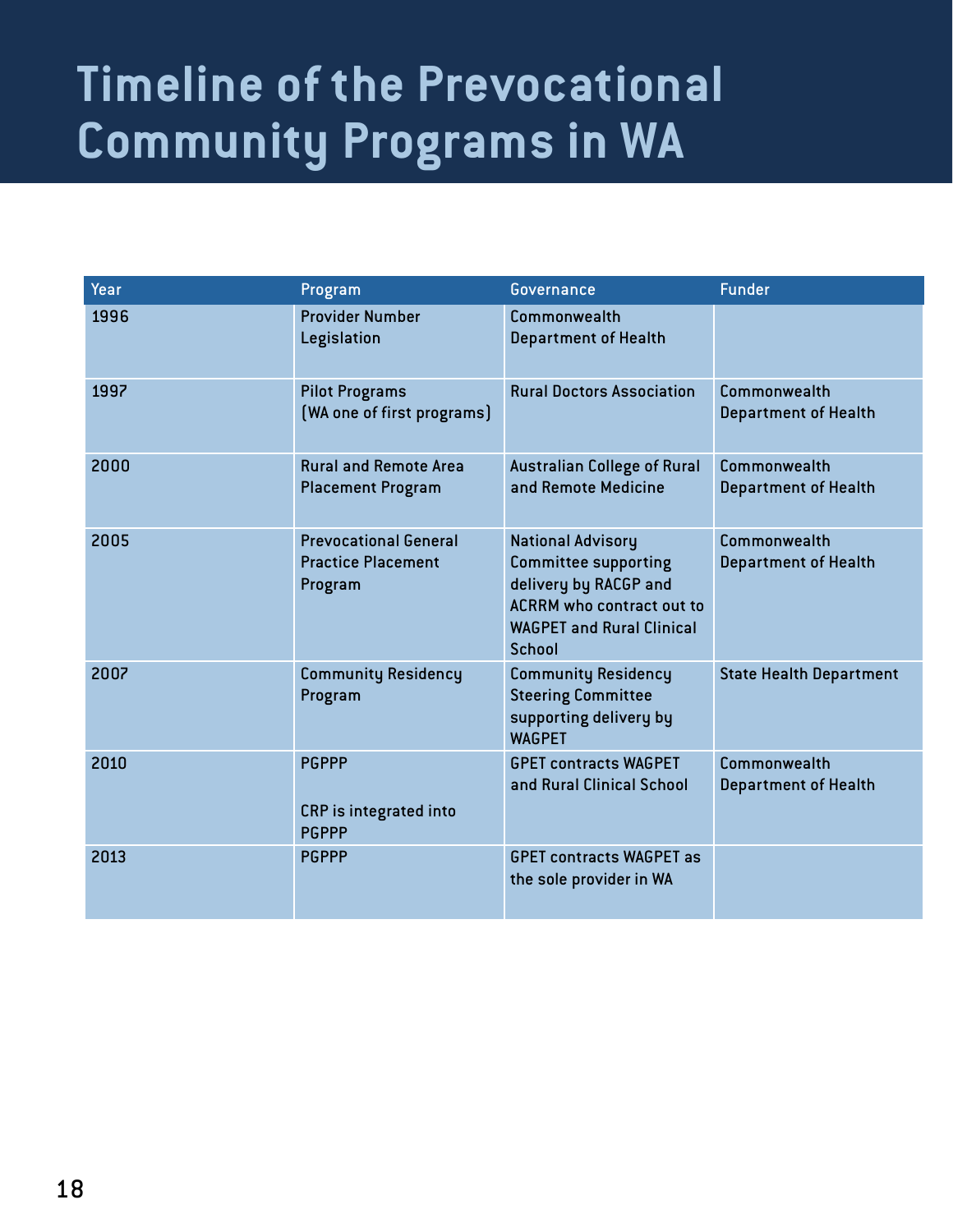